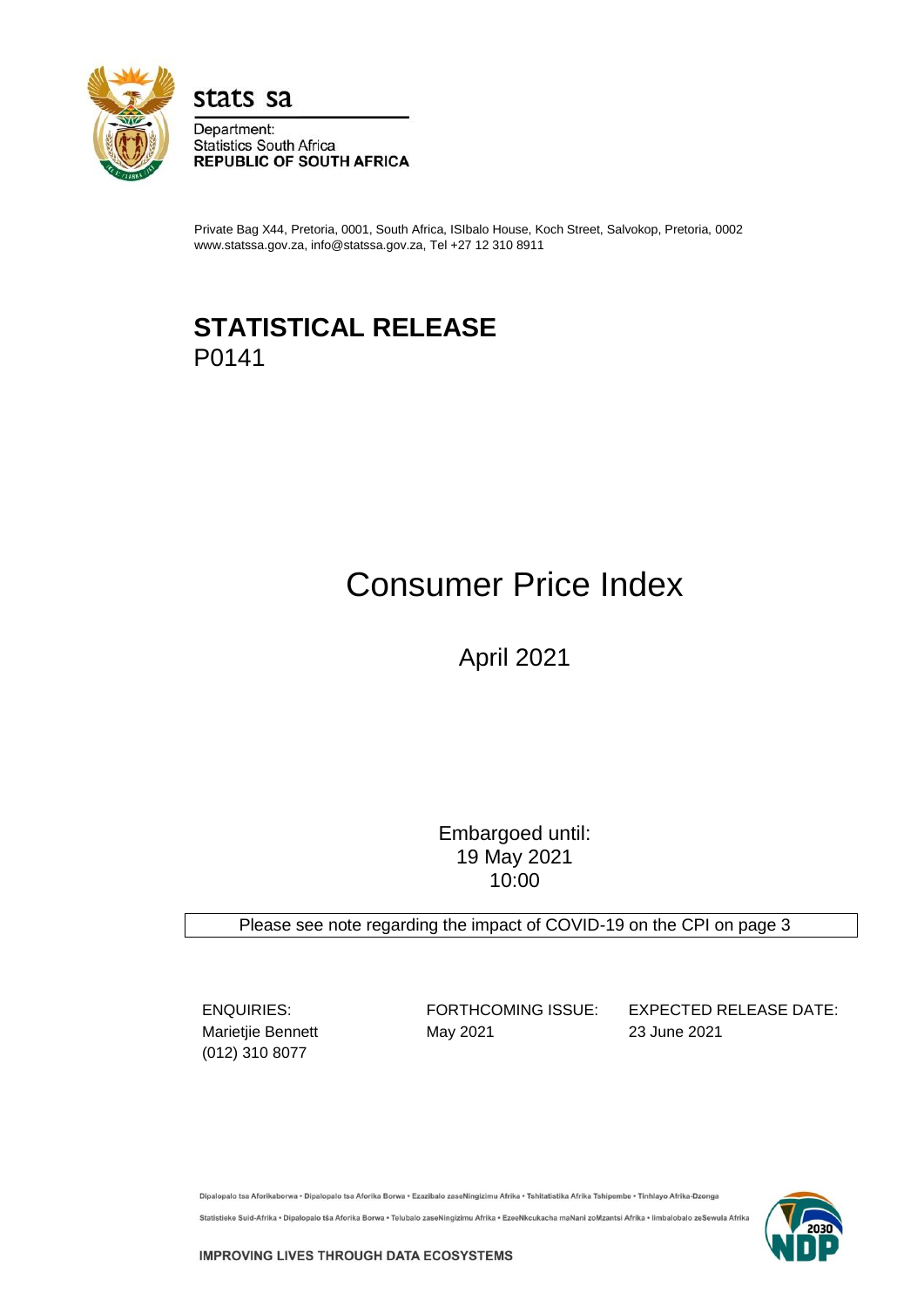## **CONTENTS**

| Table C - Contributions of the different groups to the annual percentage change in the CPI headline 6   |  |
|---------------------------------------------------------------------------------------------------------|--|
| Table D - Contributions of the different groups to the monthly percentage change in the CPI headline  6 |  |
|                                                                                                         |  |
|                                                                                                         |  |
|                                                                                                         |  |
|                                                                                                         |  |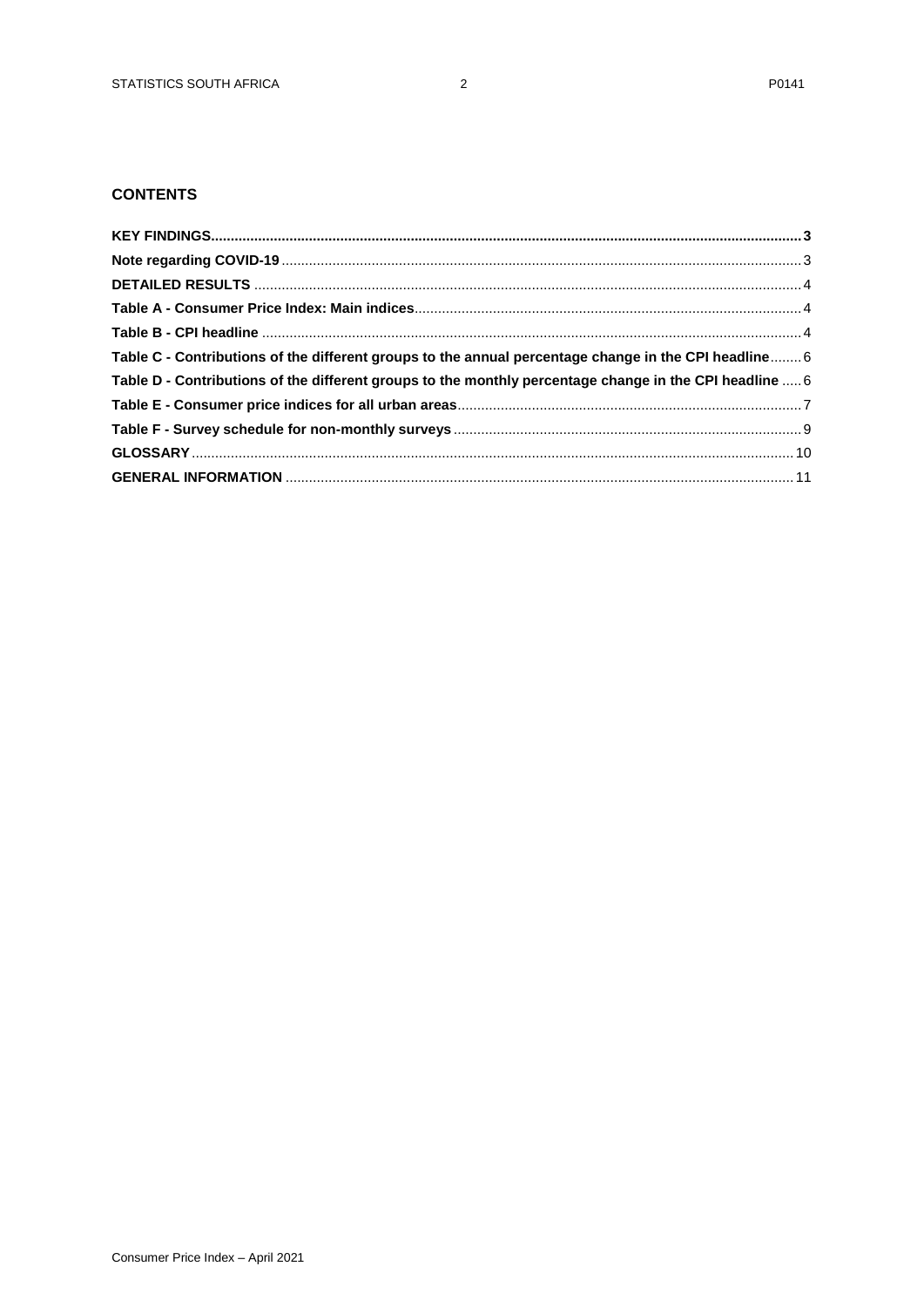## <span id="page-2-0"></span>**KEY FINDINGS**

#### **Headline consumer price index (CPI for all urban areas)**

Annual consumer price inflation was 4,4% in April 2021, up from 3,2% in March 2021. The consumer price index increased by 0,7% month-on-month in April 2021.

The main contributors to the 4,4% annual inflation rate were food and non-alcoholic beverages; housing and utilities; transport; and miscellaneous goods and services (Table C on page 6).

Food and non-alcoholic beverages increased by 6,3% year-on-year, and contributed 1,1 percentage points to the total CPI annual rate of 4,4%.

Housing and utilities increased by 2,3% year-on-year, and contributed 0,6 of a percentage point.

Transport increased by 10,6% year-on-year, and contributed 1,5 percentage points.

Miscellaneous goods and services increased by 4,0% year-on-year, and contributed 0,7 of a percentage point.

The annual inflation rates for goods and for services were 6,4% and 2,7% respectively. Provincial annual inflation rates ranged from 4,2% in Northern Cape and Mpumalanga to 4,9% in North West (Table A on page 4).

**Note**: Not all items in the CPI are surveyed every month. Table F (page 9) shows the survey schedule for items that are not surveyed monthly.

#### <span id="page-2-1"></span>**Note regarding COVID-19**

<span id="page-2-2"></span>Resulting from COVID-19 health protocols, retail-based prices recorded across all regions (including online prices) have been pooled to create national average price changes which are then applied to each elementary index at a regional level. This means that the geographic index (including total country) changes will, in the main, vary according to different weights and not different price changes.

> **Risenga Maluleke Statistician-General**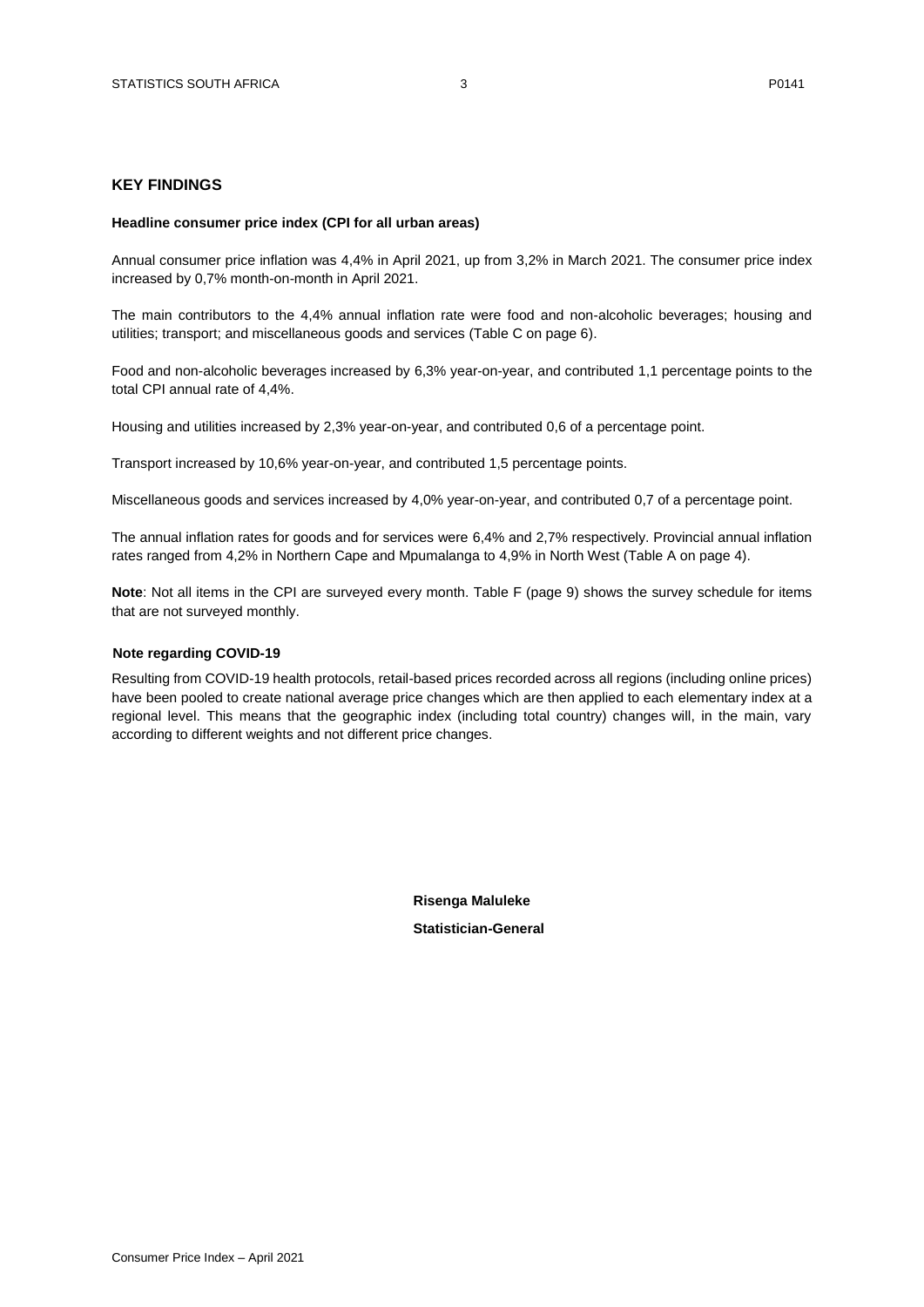## **DETAILED RESULTS**

#### <span id="page-3-1"></span><span id="page-3-0"></span>**Table A - Consumer Price Index: Main indices**

## **Unless otherwise stated the table refers to all urban areas.**

|                          |                                                            |                          | Weight         | Index (Dec 2016=100) |                |                | Percentage change |                 |  |
|--------------------------|------------------------------------------------------------|--------------------------|----------------|----------------------|----------------|----------------|-------------------|-----------------|--|
|                          | Group                                                      |                          |                | Apr 2020             | Mar 2021       | Apr 2021       | Apr 2021          | Apr 2021        |  |
|                          |                                                            |                          |                |                      |                |                | vs.<br>Mar 2021   | VS.<br>Apr 2020 |  |
| All items (CPI Headline) |                                                            |                          | 100,00         | 115,0                | 119,3          | 120,1          | 0.7               | 4,4             |  |
|                          | CPI excluding food and NAB, fuel and energy                |                          | 74,43          | 114,9                | 118,0          | 118,3          | 0,3               | 3,0             |  |
| <b>Trimmed mean</b>      |                                                            |                          |                | 114,7                | 118,7          | 119,2          | 0,4               | 3,9             |  |
| Analytical               | CPI for all goods                                          |                          | 48,70          | 111,8                | 117,7          | 118,9          | 1,0               | 6,4             |  |
| series                   | CPI for durable goods                                      |                          | 7,81           | 105,6                | 109.8          | 110.0          | 0,2               | 4,2             |  |
|                          | CPI for semi-durable goods                                 |                          | 5,68           | 104,4                | 106,0          | 106,1          | 0,1               | 1,6             |  |
|                          | CPI for non-durable goods                                  |                          | 35,21          | 115,0                | 122,1          | 123.7          | 1,3               | 7,6             |  |
|                          | <b>CPI for services</b>                                    |                          | 51,30          | 118,0                | 121,0          | 121,2          | 0,2               | 2,7             |  |
|                          | CPI for administered prices                                | Total                    | 16,17          | 118,5                | 127,4          | 129,4          | 1,6               | 9,2             |  |
|                          |                                                            | Regulated                | 11,76          | 115,3                | 125,6          | 128,3          | 2,1               | 11,3            |  |
|                          |                                                            | Not regulated            | 4,41           | 127,2                | 132,2          | 132,2          | 0, 0              | 3,9             |  |
|                          | <b>CPI excluding administered</b><br>prices                |                          | 83,83          | 114,3                | 117,8          | 118,3          | 0,4               | 3,5             |  |
|                          | CPI for administered prices<br>excluding fuel and paraffin |                          | 11,54          | 122,0                | 127,7          | 127,7          | 0,0               | 4,7             |  |
|                          | <b>CPI excluding food and NAB</b>                          |                          | 82.76          | 115,0                | 119,0          | 119.7          | 0,6               | 4,1             |  |
|                          | <b>CPI excluding fuel</b>                                  |                          | 95,42          | 115,2                | 119,0          | 119,4          | 0,3               | 3,6             |  |
|                          | <b>CPI excluding food and NAB</b><br>and fuel              |                          | 78,18          | 115,3                | 118,6          | 118,9          | 0,3               | 3,1             |  |
|                          | <b>CPI excluding housing</b>                               |                          | 75,38          | 114,8                | 119,7          | 120,7          | 0,8               | 5,1             |  |
|                          | CPI excluding fuel and                                     |                          |                |                      |                |                |                   |                 |  |
|                          | energy                                                     |                          | 91,67          | 114,9                | 118,5          | 119,0          | 0,4               | 3,6             |  |
|                          | <b>CPI excluding energy</b>                                |                          | 96,25          | 114,6                | 118,9          | 119,6          | 0,6               | 4,4             |  |
|                          | <b>CPI excluding owners'</b><br>equivalent rent            |                          | 86,68          | 115,5                | 120,5          | 121,3          | 0,7               | 5,0             |  |
|                          | <b>CPI for pensioners</b>                                  |                          |                | 115,7                | 119,8          | 120,4          | 0.5               | 4,1             |  |
| Geographic               | <b>CPI for total country</b>                               |                          | 100,00         | 114,6                | 119,0          | 119,8          | 0,7               | 4,5             |  |
| indices                  | <b>CPI for rural areas</b>                                 |                          | 12,23          | 112,2                | 116,8          | 117,6          | 0,7               | 4,8             |  |
|                          | CPI per province                                           | <b>Western Cape</b>      | 17,25          | 117,6                | 122,3          | 122,9          | 0,5               | 4,5             |  |
|                          |                                                            | <b>Eastern Cape</b>      | 8,04           | 113,6                | 118,3          | 119,0          | 0,6               | 4,8             |  |
|                          |                                                            | <b>Northern Cape</b>     | 1,93           | 113,7                | 117,9          | 118,5          | 0,5               | 4,2             |  |
|                          |                                                            | <b>Free State</b>        | 5,93           | 114,2                | 118,4          | 119,1          | 0,6               | 4,3             |  |
|                          |                                                            | KwaZulu-Natal            | 12,70          | 113,3                | 117,7          | 118,4          | 0,6               | 4,5             |  |
|                          |                                                            | <b>North West</b>        | 5,31           | 112,3                | 117,1          | 117,8          | 0,6               | 4,9             |  |
|                          |                                                            | Gauteng                  | 36,25          | 114,8                | 119,1          | 119,9          | 0,7               | 4,4             |  |
|                          |                                                            | Mpumalanga               | 6,89           | 113,2                | 117,3          | 118,0          | 0,6               | 4,2             |  |
|                          |                                                            | Limpopo                  | 5,70           | 113,5                | 118,2          | 118,9          | 0,6               | 4,8             |  |
| <b>Deciles</b>           | CPI per expenditure decile                                 | 1                        | 0,50           | 112,1                | 116,8          | 117,6          | 0,7               | 4,9             |  |
|                          |                                                            | $\mathbf{2}$             | 1,13           | 112,5                | 117,1          | 117,9          | 0,7               | 4,8             |  |
|                          |                                                            | $\overline{\mathbf{3}}$  | 1,89           | 112,5                | 116,7          | 117,3          | 0.5               | 4,3             |  |
|                          |                                                            | 4                        | 2,81           | 112,6                | 116,4          | 117,0          | 0,5               | 3,9             |  |
|                          |                                                            | 5                        | 3,93           | 112,5                | 116,3          | 116,8          | 0,4               | 3,8             |  |
|                          |                                                            | 6                        | 5,61           | 112,5                | 116,0          | 116,6          | 0,5               | 3,6             |  |
|                          |                                                            | $\overline{\phantom{a}}$ | 7,91           | 113,2                | 117,0          | 117,6          | 0,5               | 3,9             |  |
|                          |                                                            | 8                        | 11,30          | 113,9                | 118,0          | 118,7          | 0,6               | 4,2             |  |
|                          |                                                            | 9<br>10                  | 16,35<br>48,57 | 115,7<br>116,0       | 120,2<br>120,7 | 120,9<br>121,5 | 0,6<br>0,7        | 4,5<br>4,7      |  |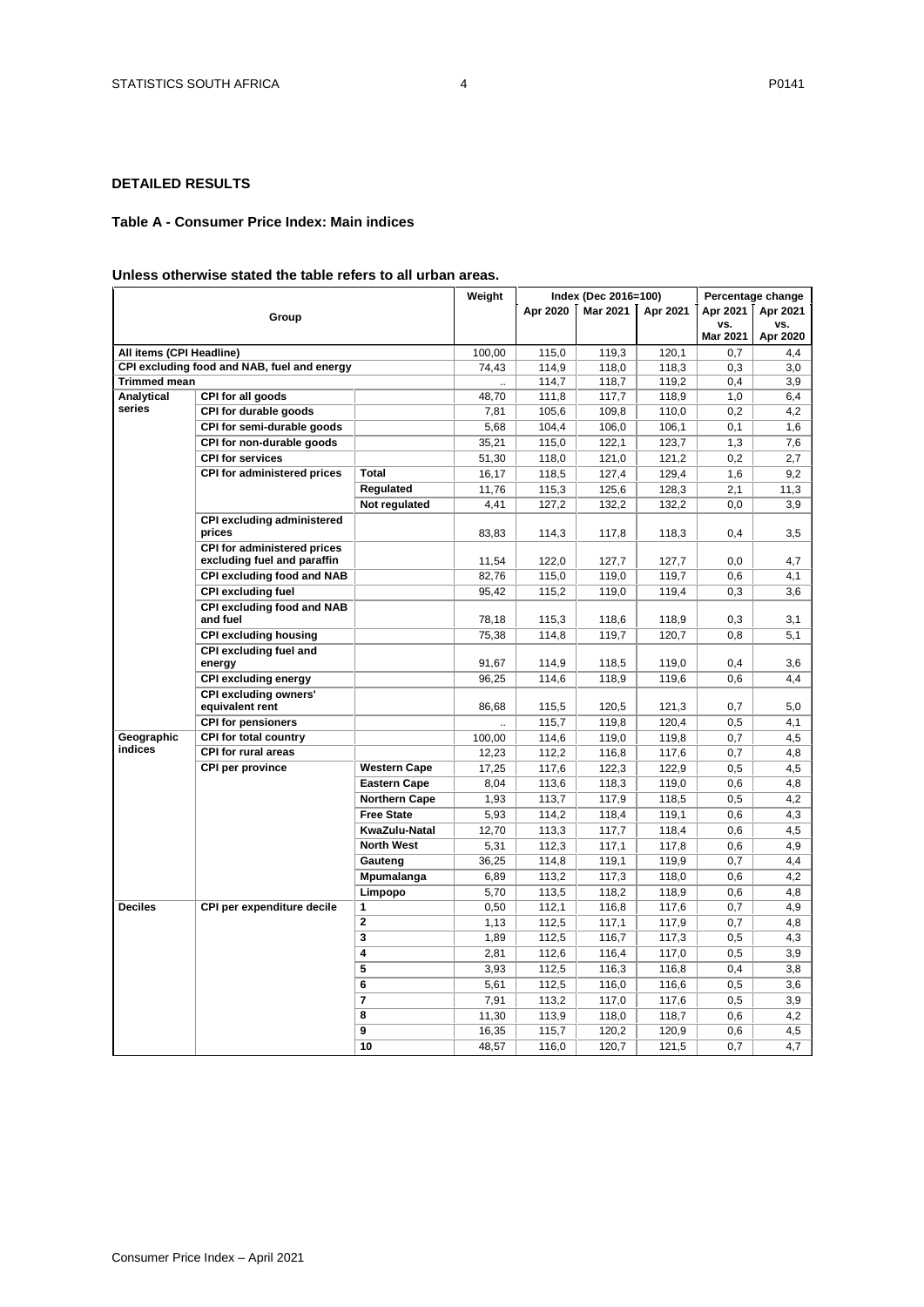## **Table B - CPI headline**

## **Table B1 - CPI headline index numbers (Dec 2016=100)**

| Year | Jan   | Feb   | Mar   | Apr   | Mav   | Jun      | Jul       | Aug      | Sep   | Oct       | Nov       | Dec      | Average <sup>1</sup> |
|------|-------|-------|-------|-------|-------|----------|-----------|----------|-------|-----------|-----------|----------|----------------------|
| 2017 | 100.6 | 101,7 | 102.3 | 102,4 | 102.  | 102.9    | 103.2     | 103,3    | 103.8 | 104,1     | 104,2     | 104,     | 103,0                |
| 2018 | 105,0 | 105,8 | 106,2 | 107,0 | 107,2 | 107.6    | 108,5     | 108,4    | 108.9 | 109,4     | 109.6     | 109,4    | 107,8                |
| 2019 | 109.2 | 110.1 | 111.0 | 111,7 | 112.0 | 112.4    | 112.8     | 113.1    | 113.4 | 113,4     | 113.5     | 113.8    | 112.2                |
| 2020 | 114.1 | 115.2 | 115.6 | 115,0 | 114.3 | 114.9    | 116.4     | 116,6    | 116.8 | 117.1     | 117.1     | 117.3    | 115.9                |
| 2021 | 117.7 | 118,5 | 119,3 | 120,1 |       | $\cdots$ | $\cdot$ . | $\cdots$ |       | $\cdot$ . | $\cdot$ . | $\cdots$ | $\cdot$ .            |

## **Table B2 - CPI headline year-on-year rates**

| Year | Jan | Feb                   | Mar | Apr | May          | Jun | Jul       | Aug       | Sep       | Oct      | Nov       | Dec                    | Average <sup>1</sup> |
|------|-----|-----------------------|-----|-----|--------------|-----|-----------|-----------|-----------|----------|-----------|------------------------|----------------------|
| 2017 | 6,6 | 6,3                   | 6.1 | 5,3 | 5.4          | 5,  | 4,6       | 4,8       | 5.1       | 4.8      | 4,6       | 4.7                    | 5,3                  |
| 2018 | 4,4 | 4,0                   | 3,8 | 4.5 | 4.4          | 4,6 | 5,1       | 4,9       | 4.9       | 5,1      | 5,2       | 4,5                    | 4,7                  |
| 2019 | 4,0 | $\overline{ }$<br>4.1 | 4,5 | 4.4 | 4,5          | 4.5 | 4,0       | 4,3       | 4. .      | 3,7      | 3,6       | 4,0                    | 4.1                  |
| 2020 | 4.5 | 4,6                   | 4.1 | 3,0 | $\sim$<br>۷. | 2.2 | 3,2       | 3,1       | 3,0       | 3,3      | 3,2       | $\sim$ $\lambda$<br>◡. | 3,3                  |
| 2021 | 3,2 | 2,9                   | 3,2 | 4.4 | $\ddotsc$    |     | $\ddotsc$ | $\cdot$ . | $\cdot$ . | $\cdots$ | $\cdot$ . | $\cdot$ .              | $\cdots$             |

<sup>1</sup> Annual average.



## **Figure 1 - CPI headline index numbers and year-on-year rates**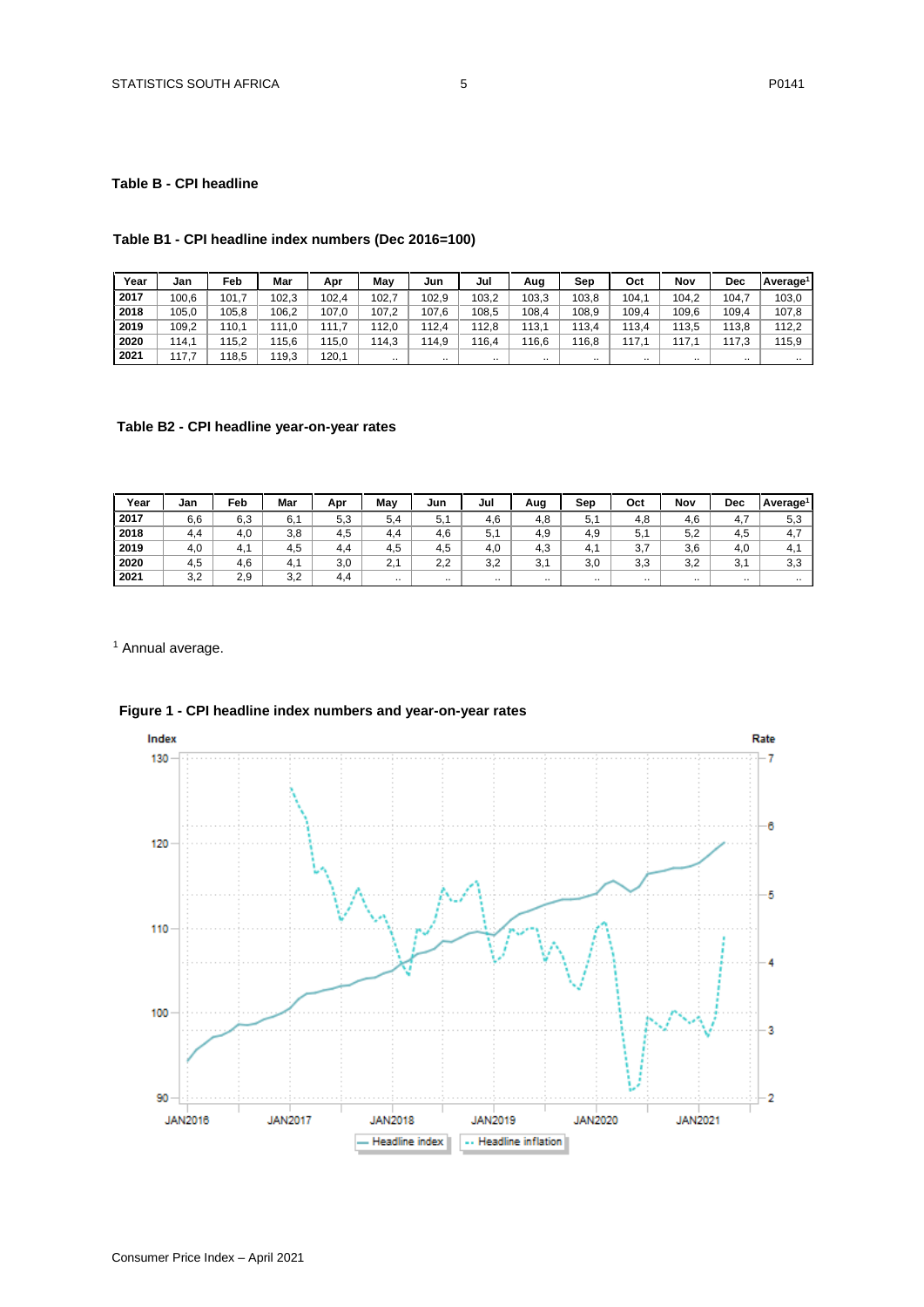## <span id="page-5-1"></span><span id="page-5-0"></span>**Table C - Contributions of the different groups to the annual percentage change in the CPI headline**

|                                  | Contribution    |          |  |  |  |
|----------------------------------|-----------------|----------|--|--|--|
| Group                            | <b>Mar 2021</b> | Apr 2021 |  |  |  |
| Food and non-alcoholic beverages | 1,0             | 1,1      |  |  |  |
| Alcoholic beverages and tobacco  | 0,2             | 0,3      |  |  |  |
| <b>Housing and utilities</b>     | 0.5             | 0,6      |  |  |  |
| <b>Transport</b>                 | 0,5             | 1,5      |  |  |  |
| <b>Recreation and culture</b>    | 0,1             | 0,1      |  |  |  |
| Education                        | 0,1             | 0,1      |  |  |  |
| <b>Restaurants and hotels</b>    | 0,0             | 0,1      |  |  |  |
| Miscellaneous goods and services | 0,7             | 0,7      |  |  |  |
| Residual                         | 0,1             | $-0,1$   |  |  |  |
| All Items                        | 3,2             | 4,4      |  |  |  |

## **Table D - Contributions of the different groups to the monthly percentage change in the CPI headline**

|                                  |          | <b>Contribution</b> |
|----------------------------------|----------|---------------------|
| Group                            | Mar 2021 | Apr 2021            |
| Food and non-alcoholic beverages | 0,1      | 0,2                 |
| Alcoholic beverages and tobacco  | 0,1      | 0,0                 |
| <b>Transport</b>                 | 0,3      | 0,3                 |
| Education                        | 0,1      | 0,0                 |
| Miscellaneous goods and services | 0.1      | 0,1                 |
| Residual                         | 0.0      | 0,1                 |
| All Items                        | 0.7      | 0.7                 |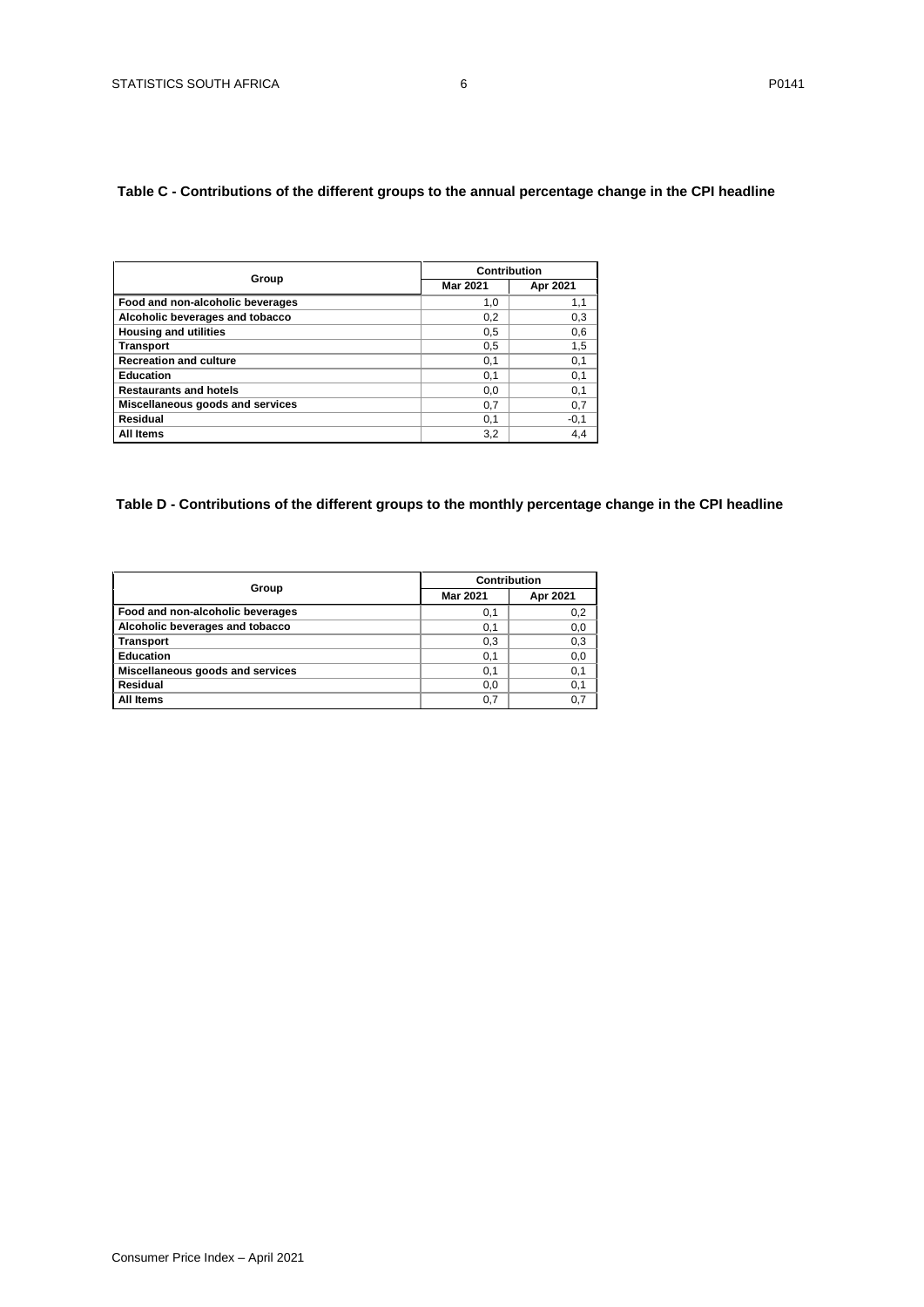## <span id="page-6-0"></span>**Table E - Consumer price indices for all urban areas**

|                          |                                              |                               | Weight |          | Index (Dec 2016=100) |          |          | Percentage change |
|--------------------------|----------------------------------------------|-------------------------------|--------|----------|----------------------|----------|----------|-------------------|
|                          |                                              |                               |        | Apr 2020 | <b>Mar 2021</b>      | Apr 2021 | Apr 2021 | Apr 2021          |
|                          | Group                                        |                               |        |          |                      |          | VS.      | VS.               |
|                          |                                              |                               |        |          |                      |          | Mar 2021 | Apr 2020          |
| All items (CPI           |                                              |                               |        |          |                      |          |          |                   |
| Headline)                |                                              |                               | 100,00 | 115.0    | 119.3                | 120.1    | 0.7      | 4.4               |
| Food and<br>non-         |                                              |                               | 17,24  | 114,7    | 120,8                | 121,9    | 0,9      | 6,3               |
| alcoholic                | Food                                         |                               | 15,48  | 114,1    | 120,5                | 121,7    | 1,0      | 6,7               |
| beverages                |                                              | Processed                     | 8,67   | 113,4    | 120,1                | 120,7    | 0,5      | 6,4               |
|                          |                                              | <b>Unprocessed</b>            | 6,81   | 114,6    | 120,8                | 122,6    | 1,5      | 7,0               |
|                          |                                              | <b>Bread and</b><br>cereals   | 3,21   | 104,9    | 110,0                | 110,0    | 0,0      | 4,9               |
|                          |                                              | <b>Meat</b>                   | 5,46   | 122,1    | 129,0                | 130,8    | 1,4      | 7,1               |
|                          |                                              | <b>Fish</b>                   | 0,40   | 117,5    | 127,4                | 127,0    | $-0,3$   | 8.1               |
|                          |                                              | Milk, eggs and<br>cheese      | 2,57   | 111,1    | 118,5                | 119,8    | 1,1      | 7,8               |
|                          |                                              | Oils and fats                 | 0,45   | 105,5    | 118,3                | 123,1    | 4,1      | 16,7              |
|                          |                                              | <b>Fruit</b>                  | 0,34   | 107,2    | 108,6                | 107,2    | $-1,3$   | 0,0               |
|                          |                                              | Vegetables                    | 1,30   | 115,8    | 119,9                | 123,1    | 2,7      | 6,3               |
|                          |                                              | Sugar, sweets<br>and desserts | 0,56   | 116,2    | 124,6                | 125,5    | 0,7      | 8,0               |
|                          |                                              | Other food                    | 1,19   | 109,3    | 114,0                | 113,9    | $-0,1$   | 4,2               |
|                          | Non-alcoholic beverages                      |                               | 1,76   | 120,1    | 123,7                | 123,6    | $-0,1$   | 2,9               |
|                          |                                              | <b>Hot beverages</b>          | 0,65   | 118,2    | 122,1                | 121,7    | $-0,3$   | 3,0               |
|                          |                                              | <b>Cold beverages</b>         | 1.11   | 121.2    | 124.6                | 124.7    | 0.1      | 2.9               |
| <b>Alcoholic</b>         |                                              |                               | 5,82   | 117,0    | 122,0                | 122,6    | 0,5      | 4,8               |
| beverages                | <b>Alcoholic beverages</b>                   |                               | 3,89   | 117,7    | 122,2                | 122,9    | 0,6      | 4,4               |
| and tobacco              |                                              | <b>Spirits</b>                | 0,86   | 118,6    | 123,7                | 124,6    | 0,7      | 5,1               |
|                          |                                              | Wine                          | 1,05   | 124,4    | 130,8                | 131,5    | 0,5      | 5,7               |
|                          |                                              | <b>Beer</b>                   | 1,98   | 113,9    | 117,0                | 117,7    | 0,6      | 3,3               |
|                          | <b>Tobacco</b>                               |                               | 1,93   | 115,6    | 121,7                | 122,0    | 0,2      | 5,5               |
| <b>Clothing and</b>      |                                              |                               | 3,83   | 105,8    | 106,8                | 106,9    | 0,1      | 1,0               |
| footwear                 | Clothing                                     |                               | 2,71   | 106,7    | 107,5                | 107,7    | 0,2      | 0,9               |
|                          | Footwear                                     |                               | 1,12   | 103,7    | 105,0                | 105,2    | 0,2      | 1,4               |
| <b>Housing and</b>       |                                              |                               | 24,62  | 115,5    | 118,1                | 118,2    | 0,1      | 2,3               |
| utilities                | <b>Actual rentals for housing</b>            |                               | 3,52   | 113,1    | 113,8                | 113,8    | 0,0      | 0,6               |
|                          | Owners' equivalent rent                      |                               | 13,32  | 111,4    | 111,9                | 111,9    | 0,0      | 0,4               |
|                          | <b>Maintenance and repair</b>                |                               | 0.82   | 110,7    | 114,4                | 114,9    | 0.4      | 3,8               |
|                          | Water and other services                     |                               | 3,16   | 128,0    | 135,6                | 135,6    | 0,0      | 5,9               |
|                          | <b>Electricity and other fuels</b>           |                               | 3,80   | 122,7    | 130,5                | 130,5    | 0,0      | 6,4               |
| Household                |                                              |                               | 4,35   | 108,9    | 109,8                | 109,7    | $-0,1$   | 0,7               |
| contents and<br>services | Furnishings, floor coverings<br>and textiles |                               | 0,81   | 92,9     | 91,8                 | 91,5     | $-0,3$   | $-1,5$            |
|                          | Appliances, tableware and<br>equipment       |                               | 0,73   | 100,3    | 100,4                | 100.0    | $-0,4$   | $-0.3$            |
|                          | <b>Supplies and services</b>                 |                               | 2,81   | 115,8    | 117,5                | 117,5    | 0,0      | 1,5               |
|                          |                                              | <b>Domestic</b>               |        |          |                      |          |          |                   |
|                          |                                              | workers' wages                | 2,45   | 117,0    | 119,4                | 119,4    | 0.0      | 2,1               |
| <b>Health</b>            |                                              |                               | 1,40   | 121,2    | 124,8                | 125,3    | 0,4      | 3.4               |
|                          |                                              |                               |        |          |                      |          |          |                   |
|                          | <b>Medical products</b>                      |                               | 0,53   | 116,1    | 118,9<br>128,8       | 120,2    | 1,1      | 3,5               |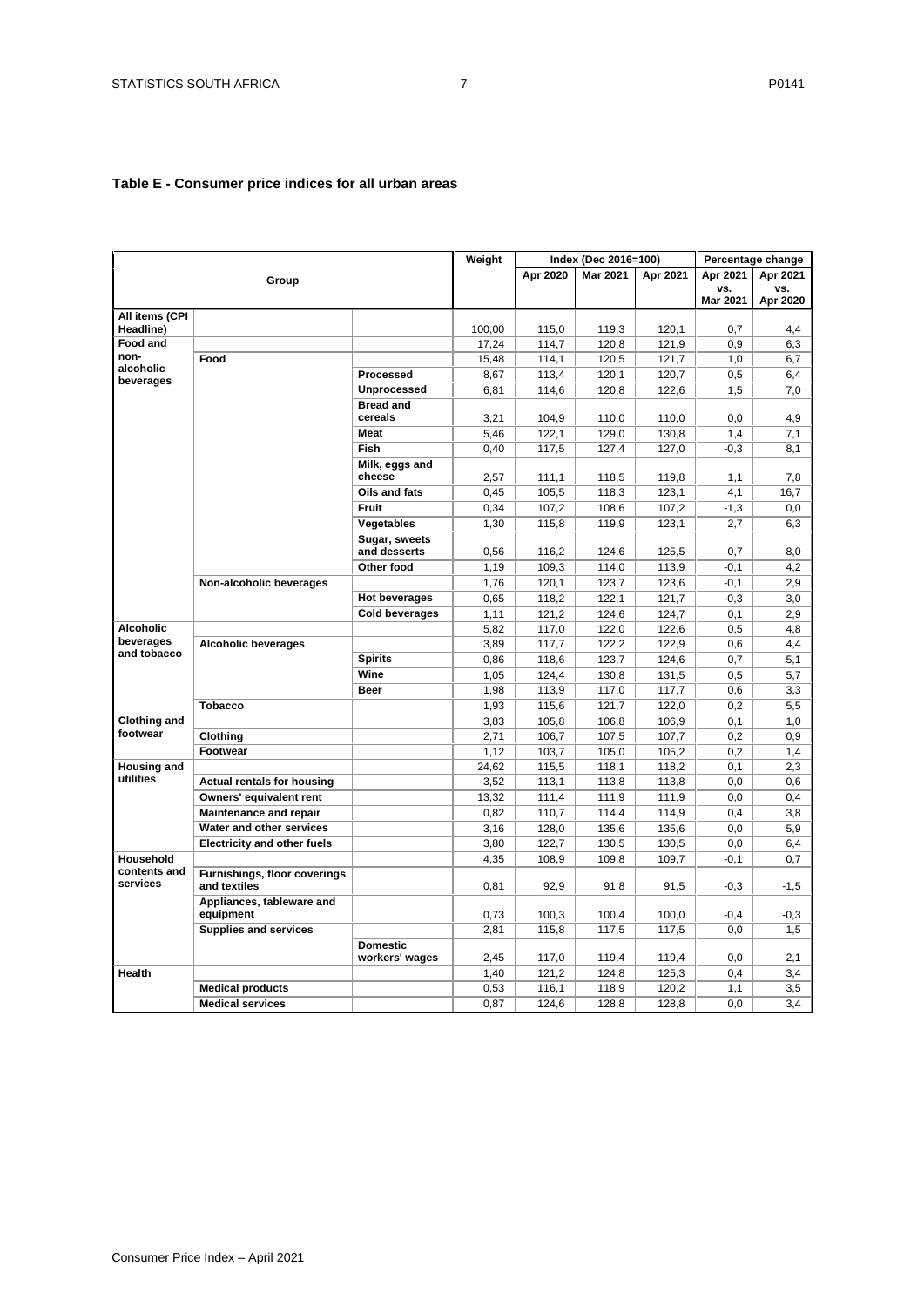| Table E - Consumer price indices for all urban areas (concluded) |  |
|------------------------------------------------------------------|--|
|                                                                  |  |

|                       |                                                   |               | Weight       |          | Index (Dec 2016=100) |          |                 | Percentage change |
|-----------------------|---------------------------------------------------|---------------|--------------|----------|----------------------|----------|-----------------|-------------------|
|                       | Group                                             |               |              | Apr 2020 | <b>Mar 2021</b>      | Apr 2021 | Apr 2021        | Apr 2021          |
|                       |                                                   |               |              |          |                      |          | VS.             | VS.               |
|                       |                                                   |               |              |          |                      |          | <b>Mar 2021</b> | Apr 2020          |
| <b>Transport</b>      |                                                   |               | 14,28        | 110,8    | 119,9                | 122,5    | 2,2             | 10,6              |
|                       | <b>Purchase of vehicles</b>                       |               | 6,12         | 111,2    | 116,5                | 116,9    | 0,3             | 5,1               |
|                       | Private transport operation                       |               | 5,86         | 110.4    | 125,3                | 130.8    | 4,4             | 18.5              |
|                       |                                                   | Fuel          | 4,58         | 110,1    | 126,8                | 133,7    | 5,4             | 21,4              |
|                       |                                                   | Other running |              |          |                      |          |                 |                   |
|                       |                                                   | costs         | 1,28         | 111,6    | 120,0                | 120.3    | 0,3             | 7,8               |
|                       | <b>Public transport</b>                           |               | 2,30         | 110,7    | 115,8                | 116,4    | 0,5             | 5,1               |
| Communication         |                                                   |               | 2,63         | 99,6     | 99,3                 | 99,2     | $-0,1$          | $-0,4$            |
|                       | Postal services and<br>telecommunication services |               | 2,43         | 102,3    | 102,2                | 102,2    | 0,0             | $-0,1$            |
|                       | <b>Telecommunication</b>                          |               |              |          |                      |          |                 |                   |
|                       | equipment                                         |               | 0,20         | 67,0     | 65,2                 | 63,8     | $-2,1$          | $-4,8$            |
| <b>Recreation and</b> |                                                   |               | 5,16         | 102,6    | 104,5                | 105,0    | 0,5             | 2,3               |
| culture               | <b>Recreational equipment</b>                     |               | 1,25         | 95,5     | 98,3                 | 98,5     | 0,2             | 3,1               |
|                       | <b>Recreational and cultural</b>                  |               |              |          |                      |          |                 |                   |
|                       | services                                          |               | 3,10         | 103,3    | 103,5                | 104,1    | 0,6             | 0.8               |
|                       | Books, newspapers and                             |               |              | 116,7    |                      | 126,2    |                 |                   |
|                       | stationery<br>Package holidays                    |               | 0,64<br>0,17 | 91,2     | 125,1<br>92.4        | 90,4     | 0,9<br>$-2,2$   | 8,1<br>$-0.9$     |
| Education             |                                                   |               | 2,53         | 129,6    | 134,9                | 134,9    | 0,0             | 4,1               |
|                       | Primary and secondary                             |               | 1,54         | 133,1    | 137,6                | 137,6    | 0,0             | 3,4               |
|                       | <b>Tertiary</b>                                   |               | 0,99         | 124,3    | 130,7                | 130,7    | 0,0             | 5,1               |
| <b>Restaurants</b>    |                                                   |               | 3,09         | 109,4    | 110,1                | 111,6    | 1,4             | 2,0               |
| and hotels            | <b>Restaurants</b>                                |               | 1,98         | 117,3    | 118,8                | 120,1    | 1,1             | 2,4               |
|                       | <b>Hotels</b>                                     |               | 1,11         | 94,3     | 93,5                 | 95,3     | 1,9             | 1,1               |
| <b>Miscellaneous</b>  |                                                   |               | 15,05        | 126,6    | 131,3                | 131,7    | 0,3             | 4,0               |
| goods and             | Personal care                                     |               | 2,12         | 108,0    | 108,4                | 108,6    | 0,2             | 0,6               |
| services              | Insurance                                         |               | 10,06        |          |                      | 138,1    | 0,4             |                   |
|                       | <b>Financial services</b>                         |               |              | 132,8    | 137,6                |          |                 | 4,0               |
|                       |                                                   |               | 1,53         | 123,9    | 130,4                | 130,4    | 0,0             | 5,2               |
|                       | Other goods and services                          |               | 1,34         | 112.2    | 120,9                | 121,3    | 0,3             | 8,1               |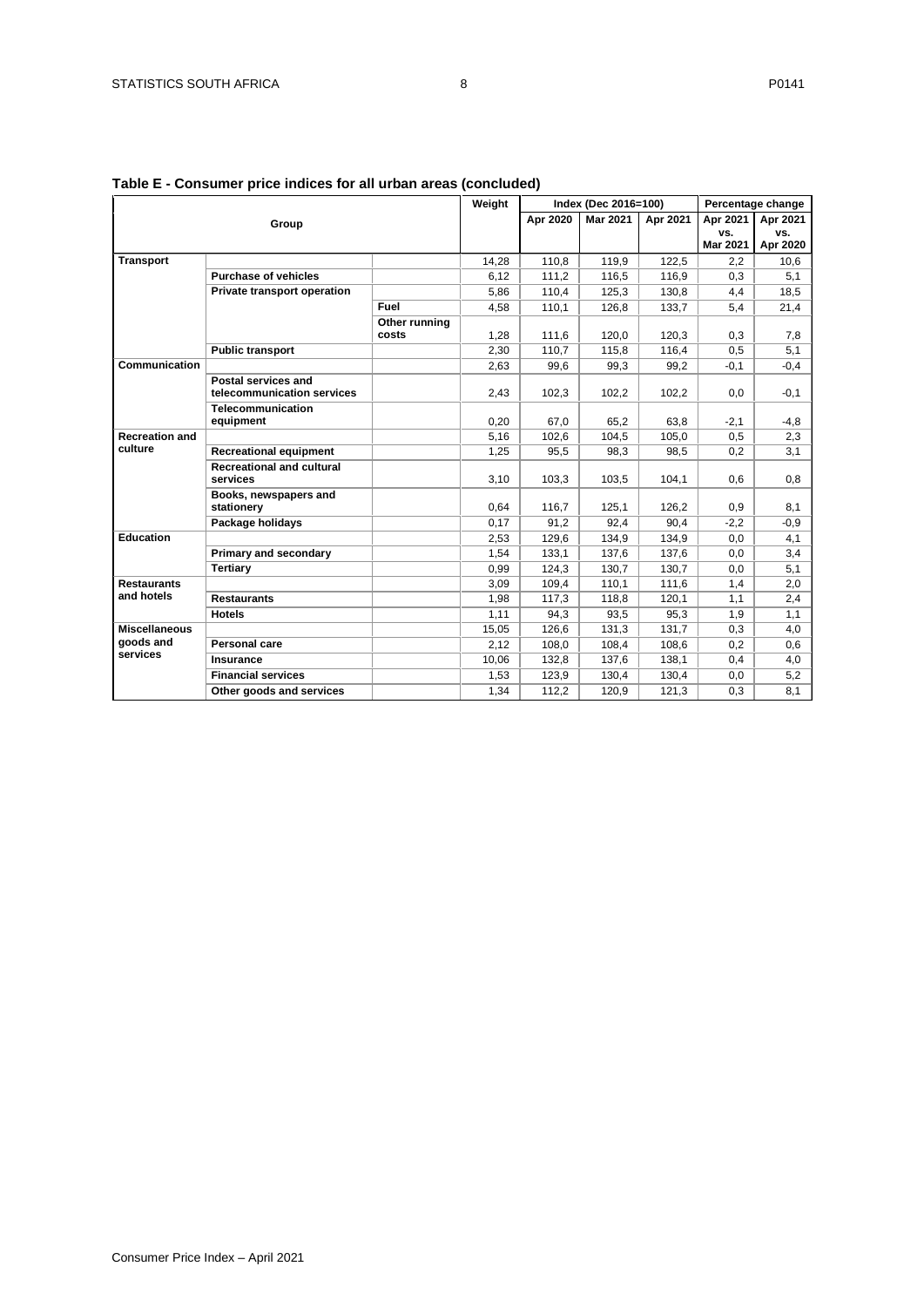## <span id="page-8-0"></span>**Table F - Survey schedule for non-monthly surveys**

| Quarterly                                                          |                                                                                                                                      |  |  |  |  |  |
|--------------------------------------------------------------------|--------------------------------------------------------------------------------------------------------------------------------------|--|--|--|--|--|
| January, April, July, October                                      | Gymnasium fees (Recreation and culture)<br>Funeral<br>expenses, funeral<br>policies,<br>maintenance<br>gravestone<br>(Miscellaneous) |  |  |  |  |  |
|                                                                    | Private-sector hospitals (Health)                                                                                                    |  |  |  |  |  |
| February, May, August, November                                    | Rugby tickets (Recreation and culture)                                                                                               |  |  |  |  |  |
|                                                                    | Cricket tickets (Recreation and culture)                                                                                             |  |  |  |  |  |
|                                                                    | Actual rentals for housing, owners' equivalent rent (Housing and<br>utilities)                                                       |  |  |  |  |  |
| March, June, September, December                                   | Domestic workers' wages (Household contents and services)                                                                            |  |  |  |  |  |
|                                                                    | Taxi fares, train fares (Transport)                                                                                                  |  |  |  |  |  |
|                                                                    | Motor vehicle insurance (Miscellaneous)                                                                                              |  |  |  |  |  |
| <b>Biannual</b>                                                    |                                                                                                                                      |  |  |  |  |  |
| January, July                                                      | Building insurance, household content insurance (Miscellaneous)                                                                      |  |  |  |  |  |
| February, April                                                    | Medical aid (Miscellaneous)                                                                                                          |  |  |  |  |  |
| April, October                                                     | Television licences (Recreation and culture)                                                                                         |  |  |  |  |  |
| May, November                                                      | Electricians, plumbers (Housing and utilities)                                                                                       |  |  |  |  |  |
| July, August                                                       | Municipal charges for water, property rates and electricity (Housing and<br>utilities)                                               |  |  |  |  |  |
| <b>Annual</b>                                                      |                                                                                                                                      |  |  |  |  |  |
|                                                                    | Post box rental (Communication)                                                                                                      |  |  |  |  |  |
| January                                                            | Lotto tickets (Recreation and culture)                                                                                               |  |  |  |  |  |
| February                                                           | Private-sector doctors and dentists (Health)                                                                                         |  |  |  |  |  |
|                                                                    | School and university tuition fees (Education)                                                                                       |  |  |  |  |  |
| March                                                              | Toll fees (Transport)                                                                                                                |  |  |  |  |  |
|                                                                    | University boarding fees (Restaurants and hotels)                                                                                    |  |  |  |  |  |
|                                                                    | Crèche fees (Miscellaneous)                                                                                                          |  |  |  |  |  |
|                                                                    | Public-sector hospitals and doctors (Health)                                                                                         |  |  |  |  |  |
| April                                                              | Stamps (Communication)                                                                                                               |  |  |  |  |  |
| Other                                                              |                                                                                                                                      |  |  |  |  |  |
| January, March, April, June, July, September,<br>October, December | Local bus fares (Transport)                                                                                                          |  |  |  |  |  |

Additional surveys are conducted for these items when Stats SA is aware of significant price changes outside regular survey months.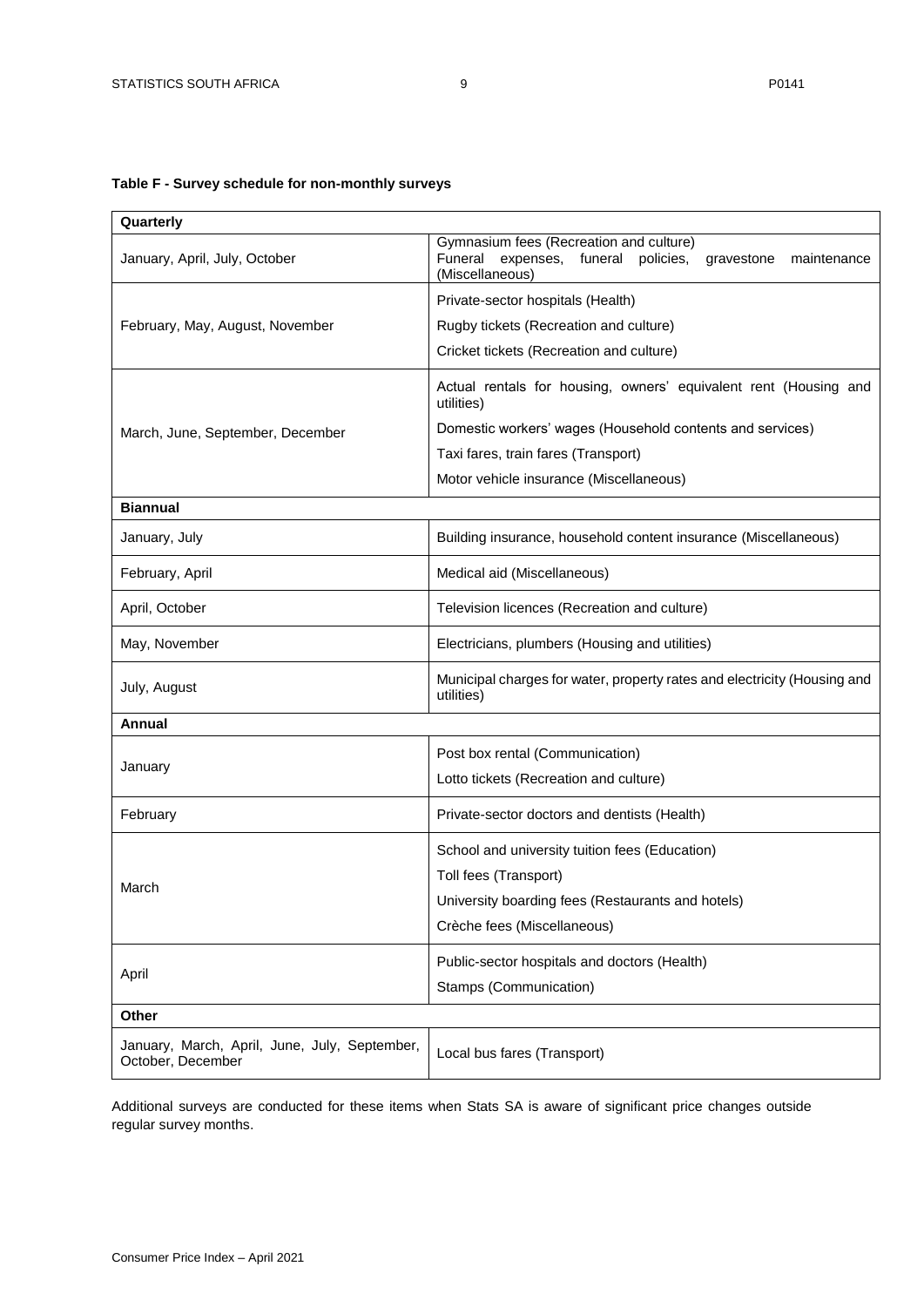## <span id="page-9-0"></span>**GLOSSARY**

A complete set of definitions is available in the methods and sources document on the Stats SA website [http://www.statssa.gov.za/?page\\_id=2528](http://www.statssa.gov.za/?page_id=2528)

| <b>Annual inflation rate</b>        | The annual inflation rate is the change in the index of the relevant month of<br>the current year compared with the index of the same month in the previous<br>year expressed as a percentage.                                                                                                                                                                                                                                                                                                                                                                                                                            |
|-------------------------------------|---------------------------------------------------------------------------------------------------------------------------------------------------------------------------------------------------------------------------------------------------------------------------------------------------------------------------------------------------------------------------------------------------------------------------------------------------------------------------------------------------------------------------------------------------------------------------------------------------------------------------|
| Annual percentage change            | The annual percentage change is the change in the index of the relevant<br>month of the current year compared with the index of the same month in the<br>previous year expressed as a percentage.                                                                                                                                                                                                                                                                                                                                                                                                                         |
| Average annual inflation rate       | The average annual inflation rate is the change in the average index of one<br>year compared with the average index of the previous year expressed as a<br>percentage.                                                                                                                                                                                                                                                                                                                                                                                                                                                    |
| Average annual percentage<br>change | The average annual percentage change is the change in the average index<br>of one year compared with the average index of the previous year expressed<br>as a percentage.                                                                                                                                                                                                                                                                                                                                                                                                                                                 |
| <b>CPI for administered prices</b>  | An administered price is defined as the price of a product which is set<br>consciously by an individual producer or group of producers and/or any price<br>which can be determined or influenced by government, either directly or<br>through a government agency/institution without reference to market forces.<br>Products and services included are assessment rates, water, electricity,<br>paraffin, petrol, diesel, public transport - trains, motor licences, motor<br>registration, telephone fees, cell calls, television licence, school fees,<br>university/technicons/colleges and university boarding fees. |
| <b>CPI for regulated prices</b>     | Regulated prices are those administered prices that are monitored and<br>controlled by government policy. To this end, price regulation does not<br>necessarily imply the presence of an economic regulator, but the restriction<br>on the extent to which prices may vary, depending on government's policy<br>objective. Products and services included are water, electricity, paraffin,<br>petrol, diesel, telephone fees and cell calls.                                                                                                                                                                             |
| CPI per expenditure decile          | Decile 1 - up to R17 721;<br>Decile 2 - R 17 722 up to R 29 475;<br>Decile 3 - R 29 476 up to R 42 582;<br>Decile 4 - R 42 583 up to R 56 909;<br>Decile 5 - R 56 910 up to R 73 813;<br>Decile 6 - R 73 814 up to R 94 884;<br>Decile 7 - R 94 885 up to R 124 227;<br>Decile 8 - R 124 228 up to R 173 022;<br>Decile 9 - R 173 023 up to R 269 902; and<br>Decile 10 - R 269 903 and more.                                                                                                                                                                                                                             |
| <b>Inflation rate</b>               | The inflation rate is the change in the CPI for all items of the relevant month<br>of the current year compared with the CPI for all items of the same month in<br>the previous year expressed as a percentage.                                                                                                                                                                                                                                                                                                                                                                                                           |
| Monthly percentage change           | The monthly percentage change is the change in the index of the relevant<br>month compared with the index of the previous month expressed as a<br>percentage.                                                                                                                                                                                                                                                                                                                                                                                                                                                             |
| <b>Rural CPI</b>                    | The rural CPI is compiled using data from rural and urban areas in<br>accordance with the purchasing patterns of rural residents.                                                                                                                                                                                                                                                                                                                                                                                                                                                                                         |